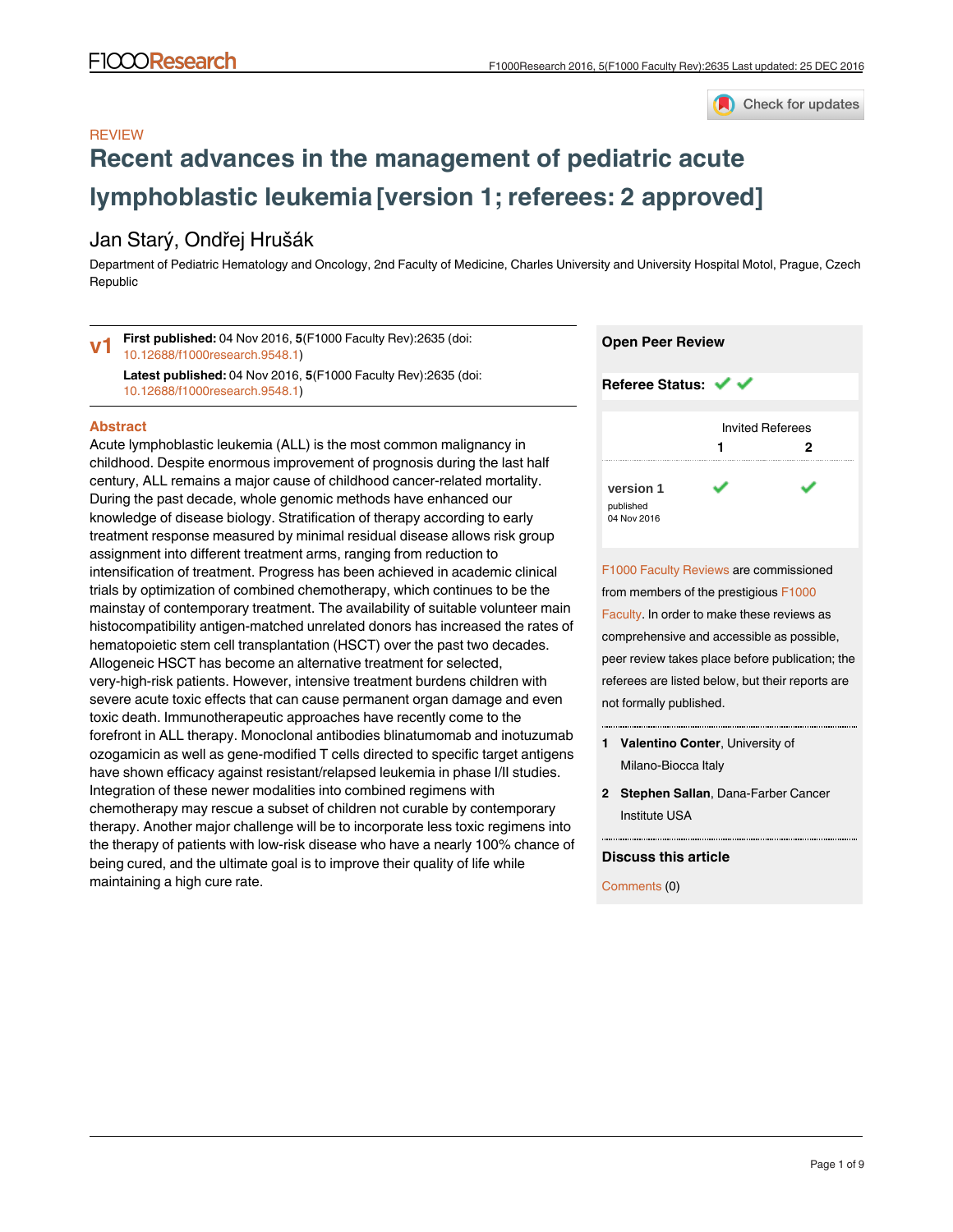**Corresponding author:** Jan Starý (jan.stary@lfmotol.cuni.cz)

**How to cite this article:** Starý J and Hrušák O. **Recent advances in the management of pediatric acute lymphoblastic leukemia [version 1; referees: 2 approved]** *F1000Research* 2016, **5**(F1000 Faculty Rev):2635 (doi: [10.12688/f1000research.9548.1\)](http://dx.doi.org/10.12688/f1000research.9548.1)

**Copyright:** © 2016 Starý J and Hrušák O. This is an open access article distributed under the terms of the [Creative Commons Attribution Licence](http://creativecommons.org/licenses/by/4.0/), which permits unrestricted use, distribution, and reproduction in any medium, provided the original work is properly cited.

**Grant information:** Supported by the project (Ministry of Health) for conceptual development of research organization 0006420 (University Hospital Motol, Prague, Czech Republic).

**Competing interests:** The authors declare that they have no competing interests.

**First published:** 04 Nov 2016, **5**(F1000 Faculty Rev):2635 (doi: [10.12688/f1000research.9548.1\)](http://dx.doi.org/10.12688/f1000research.9548.1)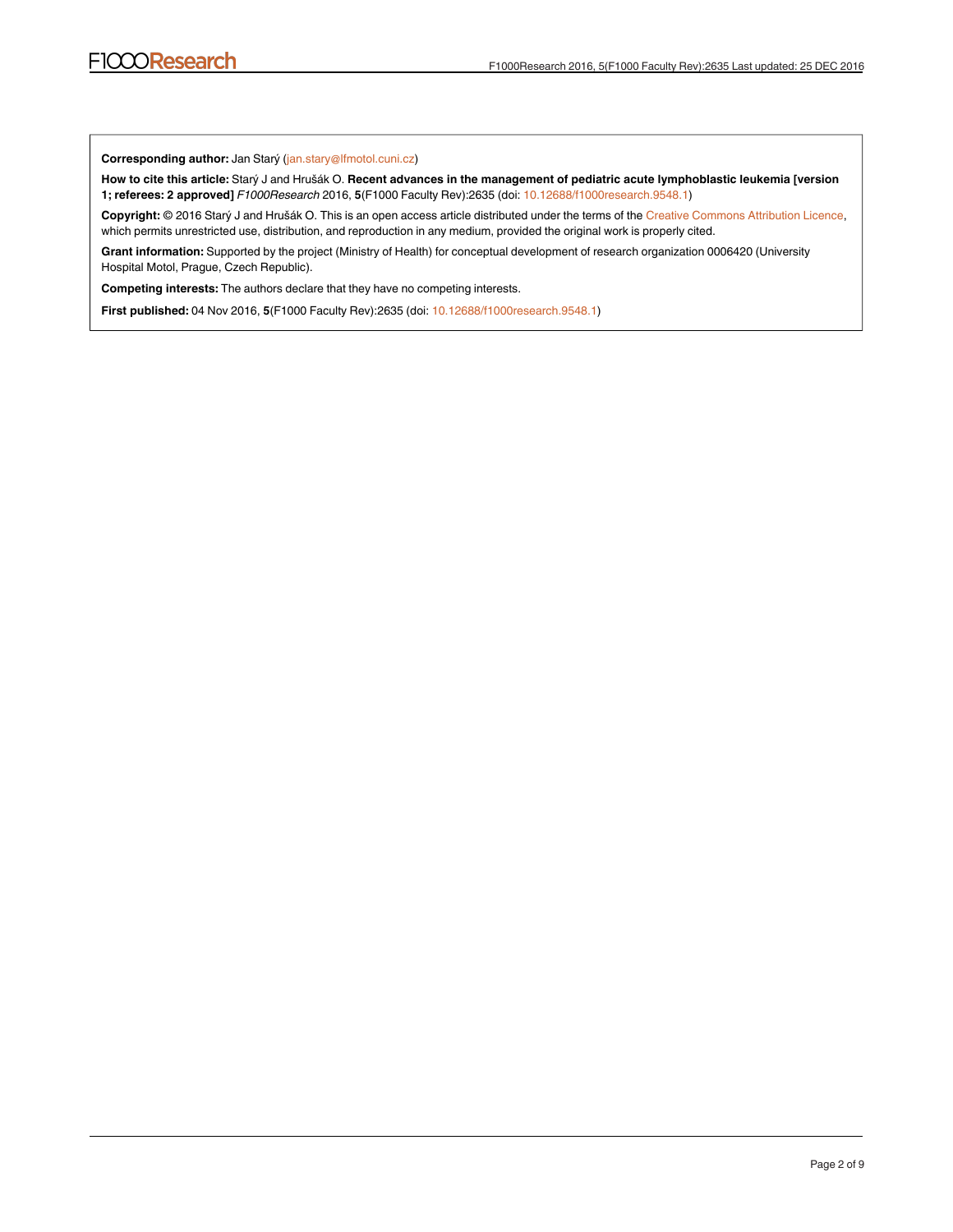#### **Introduction**

Acute lymphoblastic leukemia (ALL) accounts for 25% of all childhood cancers and its outcome significantly influences the overall treatment results in pediatric oncology. The improvement of prognosis in childhood ALL is one of the most successful stories of modern medicine. An almost uniformly fatal disease at the beginning of the 1960s has transformed into a curable disorder in more than 90% of children with contemporary therapy. The major reason for improved survival is a decreased risk of relapse<sup>[1,2](#page-5-0)</sup>. The outcome continues to improve at the beginning of the 21st century. Moreover, this progress takes place not only in high-income countries but also in countries with limited resources because conventional chemotherapy is inexpensive and readily available worldwide<sup>3</sup>.

#### **Early response to treatment**

Since the beginning of the 2000s, patients have been stratified into risk groups according to the early treatment response evaluated by minimal residual disease (MRD). It has been determined by detection of aberrant leukemic phenotype by flow cytometry or by specific rearrangements of immunoreceptor genes *IgH*/*TCR* (heavy immunoglobulin/T-cell receptor)<sup>[4](#page-5-0)</sup>. MRD has been confirmed in multivariate analysis as the most significant prognostic factor within all immunophenotypes and genetic subgroups. MRD is first monitored during and at the end of induction<sup>[5,6](#page-5-0)</sup>. Patients with a slow early response are stratified into the high-risk group. They profit from a more intensive post-induction treatment and augmented delayed intensification<sup> $7-10$ </sup>. Rapid early responders to combined chemotherapy with B-cell precursor (BCP)-ALL benefit from early intensification of post-induction therapy, not from a prolonged double-delayed (augmented) intensification $11,12$ . MRD performed about 3 months from diagnosis—that is, after early post-induction treatment—identifies a subset of patients with inferior outcome on Berlin-Frankfurt-Münster (BFM) protocols<sup>13,14</sup>. Treatment of T-cell (T)-ALL stratified according to treatment response has led to the excellent event-free survival (EFS) and overall survival (OS) of 85% and over 90%, respectively<sup>15</sup>, although T-cell immunophenotype remains an adverse risk factor in multivariate analyses of clinical trials $1,14$ . Stratification according to MRD response helps to improve prognosis of T-ALL patients in general but also in subsets, such as in the recently identified early T-cell precursor (ETP)-ALL. ETP-ALL patients tend to respond more slowly to induction therapy, and initial studies reported poor outcome<sup>16</sup>. When stratified according to MRD response, their outcome is comparable to those with non-ETP-ALL<sup>[15,17](#page-5-0)</sup>.

#### **Contemporary therapy**

Optimization of standard chemotherapy in academic randomized clinical studies improves the outcome even at the beginning of the 21st century. Substituting dexamethasone for prednisone for 3 weeks in the context of 2 years of BFM multi-agent therapy reduced the relapse risk by one-third<sup>18</sup>. On the other hand, dexamethasone also accounts for both long- and short-term side effects, many of which are dependent on dose intensity $19$ . The immunosuppressive action of dexamethasone, alongside the use of anthracyclines, contributed to higher incidence of infection-related mortality compared with prednisone and thus resulted in no difference in OS between both arms. High-dose methotrexate 5 g/m<sup>2</sup> (HD MTX) in consolidation reduces bone marrow (BM) and extramedullary relapses more

efficiently than lower escalating doses of intravenous MTX without leucovorin rescue (followed by l-asparaginase, Capizzi regimen) in BCP-ALL $^{20}$  $^{20}$  $^{20}$ . L-asparaginase has been a key component of all treatment regimens for childhood ALL since the 1960s. Its optimal dose, preparation, and route of administration remain uncertain<sup>21</sup>. Prolonged and intensified therapy with L-asparaginase improves the outcome of children with ALL. Administration of L-asparaginase can be hampered by allergic reactions. Clinical allergy is associated with inactivation of L-asparaginase by antibodies. Apart from overt allergy, antibodies can also cause a so-called silent inactivation, in which l-asparaginase is neutralized subclinically. Monitoring of l-asparaginase blood levels is useful because it detects silent inactivation<sup>22</sup>. Pegylated *Escherichia coli* L-asparaginase (l-asparaginase coupled to polyethylene glycol) has a longer half-life and is potentially less immunogenic than native *E. coli* l-asparaginase and has been used with increasing frequency in frontline pediatric treatment regimens<sup>[23](#page-5-0)</sup>. Following allergy to pegylated l-asparaginase, Erwinia l-asparaginase can be substituted and achieves therapeutic activity $24$ .

Cranial irradiation is associated with a higher incidence of second-ary malignancies and cognitive impairment in young children<sup>[25,26](#page-6-0)</sup>. The use of dexamethasone, HD MTX, and intrathecal triple therapy in central nervous system (CNS) leukemia treatment has enabled reduction or even omission of cranial irradiation without compromising  $OS^{27,28}$  $OS^{27,28}$  $OS^{27,28}$ . In a recently published meta-analysis, cranial radiotherapy (CRT) was associated with reduced risk of relapse only in patients with overt CNS leukemia at diagnosis<sup>29</sup>. Omission of CRT from childhood ALL therapy results in improved cognitive outcome. However, despite this improvement, survivors continue to demonstrate the elevated risk for attention deficits when compared with a reference population of children $30$ .

The indication of hematopoietic stem cell transplantation (HSCT) in first complete remission (CR) is recommended for a subgroup of children (approximately 5%) who are resistant to current chemotherapy (induction failure, persistent high MRD) $31,32$ .

Maintenance treatment with mercaptopurine and MTX is an integral part of ALL treatment. Lower adherence to oral mercaptopurine increases relapse risk $33$ . The addition of vincristine plus steroid pulses in maintenance treatment still may be useful in cases where less intensive early therapy is used<sup>34</sup>. Children with intermediate-risk ALL who received intensive chemotherapy on the basis of BFM protocols did not benefit from intensification of the maintenance therapy with pulses of vincristine and dexamethasone<sup>[35](#page-6-0)</sup>. Some subgroups of patients with unfavorable biology, like deletion of the gene for transcription factor *IKZF1*, might benefit from pulses during maintenance even on treatment with BFM backbone<sup>36</sup>.

#### **Treatment-related mortality**

The incidence of treatment-related mortality (TRM) on contemporary ALL trials is reported to be between 2 and 4%. The most common cause of death is infection. The 5-year EFS of children with low-risk ALL who have favorable cytogenetics and good response to treatment is higher than 90%, and death from TRM is as common as relapse. As such, reducing infection-related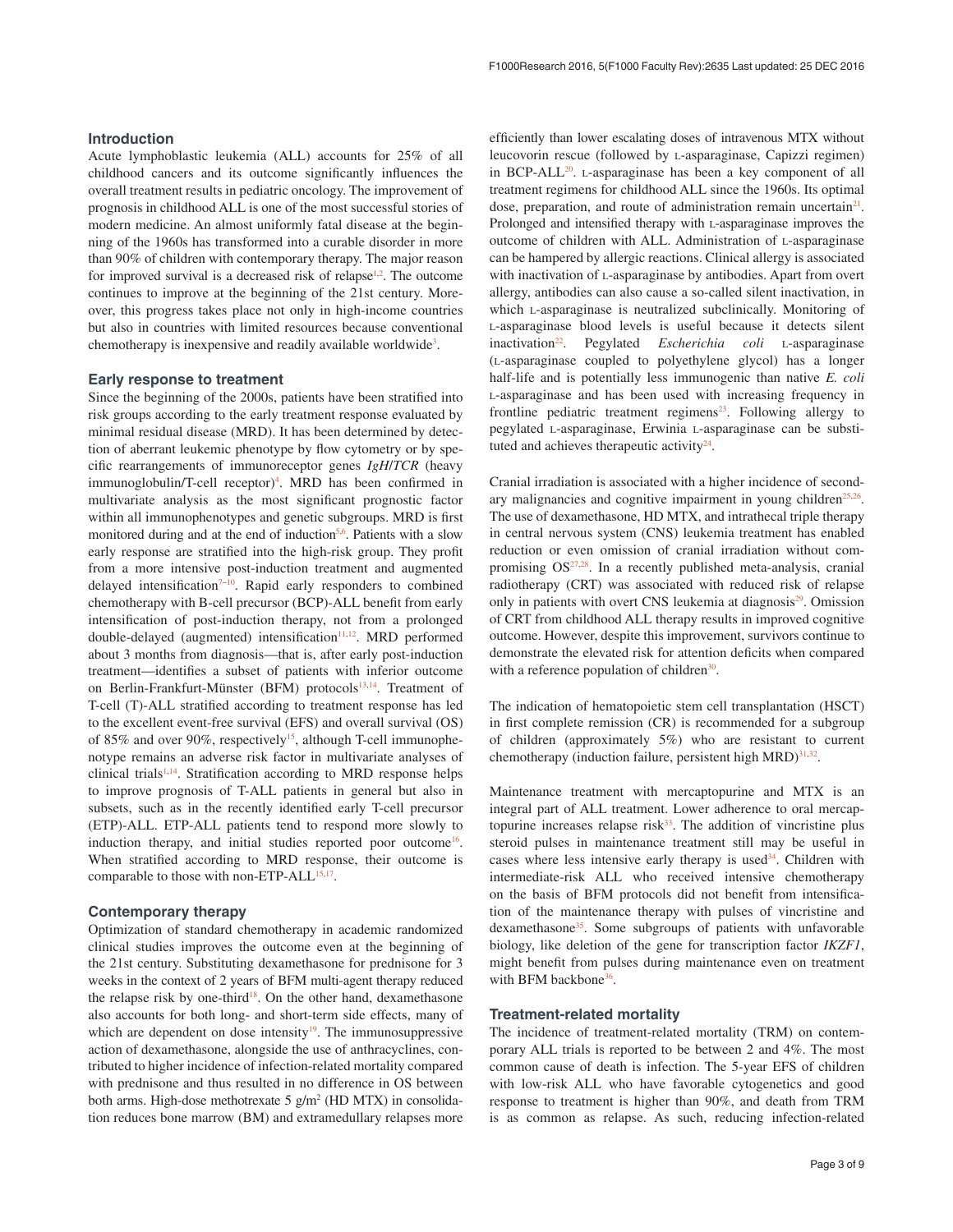mortality is a paramount concern when improving outcomes in childhood ALL. Patients at highest risk of infection-related TRM are children older than 10 years, slow early responders, and those with Down syndrome  $(DS)^{37,38}$ . Lower socioeconomic status, noncompliance to therapy, and (in countries with limited resources) malnutrition all increase the risk of treatment failure<sup>39,40</sup>.

#### **Biologic and genetic features: targeted therapy**

Good risk prognostic genetic biomarkers of BCP-ALL are t(12;21) (ETV6-RUNX1) and high hyperdiploidy  $(51-65 \text{ chromosomes})^{41}$ . Patients with either of these abnormalities have a 5-year OS of over 90%. Five chromosomal abnormalities—MLL (KMT2A) translocations, t(9;22) (BCR-ABL1), t(17;19) (TCF3-HLF), near haploidy (fewer than 30 chromosomes), and low hypodiploidy (30–39 chromosomes)—are well-recognized prognostic biomarkers of high-risk disease at all ages<sup>42</sup>. Previously reported uniformly poor outcome of patients with hypodiploidy of less than 45 chromosomes might be improved by MRD-stratified treatment<sup>43</sup>. Approximately 30% of pediatric patients with BCP-ALL are screened negative for established diagnostic and prognostic markers. They are referred to as B-other ALL. Approximately 50% of B-other cases have a gene expression profile similar to that of BCR-ABL1-positive ALL. These cases form a subgroup that has been termed BCR-ABL1 like or Ph-like<sup>44,45</sup>. They frequently harbor alterations of *IKZF1* or other B-lymphoid transcription factor genes. Stratification of these patients according to MRD helps to improve previously reported poor outcome of this subgroup<sup>[46](#page-6-0)</sup>. Kinase-activating gene fusions detected in this subgroup are collectively found in 1 to 2% of BCP-ALL cases and can be targeted with tyrosine kinase inhibitors (TKIs)<sup>47</sup>. Patients failing initial treatment might profit from the introduction of TKIs to high-risk chemotherapy. Up to 5% of childhood ALL cases have JAK-STAT signaling pathway-activating fusions (*CRLF2*, *JAK2*, and *EPOR*), which appear to be targetable by JAK inhibitors<sup>48</sup>.

### **Philadelphia chromosome-positive acute lymphoblastic leukemia**

HSCT has been the gold standard treatment for maintaining CR in Philadelphia chromosome-positive (Ph<sup>+</sup>) ALL since the 1990s; however, its importance may change in the era of TKIs. The onset of targeted therapy exemplified by TKIs has revolutionized the therapy of Ph+ ALL. TKIs are introduced early in induction and continue through maintenance treatment. Length of treatment and cumulative dose of TKIs seems to play a role in the achievement of a better outcome<sup>49,50</sup>. MRD is considered to be essential for risk group stratification. Discrepancies in MRD using *IgH/TCR* and BCR-ABL1 fusion indicate that lineages other than BCP may also be affected by the disease<sup>51</sup>. The best way to incorporate TKIs, conventional chemotherapy, and HSCT is still unclear. With current approaches, which are developed from high-risk protocols, acute toxicity is a significant problem. Future trials will examine the necessary chemotherapy dose intensity alongside TKI therapy and address in which subgroups HSCT is needed; with regard to TKIs, which agent to use, how long application should be, and what the role of post-HSCT is must be further investigated $52$ .

#### **Clinical features: age and Down syndrome**

Most of the adolescents older than 15 years can be cured with riskadjusted intensive therapy without HSCT. They show higher rates of severe infections, osteonecrosis, thrombosis, and hyperglycemi[a53,54.](#page-6-0) On the other hand, the outcome of infants younger than 1 year old is not improving. MLL gene rearrangement, which is associated with chemoresistance to conventional chemotherapy, is present in 80% of them. Their leukemic cells display a global hypermethylated genomic state. It explains remarkable sensitivity to demethylating agents<sup>55</sup>. Their potential to improve the outcome of the infant ALL cases will be verified in clinical trials.

Children with DS-ALL have a higher cumulative incidence of relapses and therapy-related mortality (infectious deaths) than non-DS patients. They have low incidence of prognostically advantageous genetic subtypes (ETV6-RUNX1 fusion, hyperdiploidy 51–65 chromosomes). Higher risk of toxic complications puts pressure on physicians to reduce the treatment intensity in DS-ALL. However, even in DS, unmodified risk-adjusted ALL treatment, combined with good supportive care, is indicated<sup>56</sup>.

#### **Leukemias of ambiguous lineage**

Up to 5% of acute leukemia cases present with some kind of lineage ambiguity. Among the four subsets of ambiguous lineage leukemias, the most prevalent are those classified by the presence of too many phenotype features of the opposite lineage (ALL versus acute myeloid leukemia). The existing definitions are arbitrary and sometimes are criticized for including too few markers (the World Health Organization definition, now most widely used) or too many markers (the previous EGIL—European Group for the Immunological Classification of Leukemias—definition)<sup>57,58</sup>. Irrespective of the definition, the prognosis of children with this type of ambiguity was slightly poorer when compared with other cases receiving the same treatment $59,60$ . Much rarer subtypes are bilineal (biclonal) leukemias, in which two or more clones belonging to different lineages coexist at diagnosis. Interestingly, emerging studies show that despite phenotypic differences, the two clones often share genetic features ([61](#page-6-0) and Thomas Alexander, personal communication). A third subtype, also uncommon, is the undifferentiated leukemia. Patients with this subset do not fulfill the existing criteria for ALL or for acute myeloid leukemia. In such situations, infiltration of hematopoietic organs by another malignancy should always be considered. The fourth subtype is represented by leukemias that change their phenotype from one lineage to another during the beginning of treatment. Historically, this feature has mostly been referred to as being associated with MLL rearrange-ments or BCR/ABL1<sup>[62](#page-7-0)</sup>. More recently, lineage switching toward monocytic lineage has been described mostly in ALLs with aber-rant CD2 at presentation<sup>[63](#page-7-0)</sup>. This phenomenon is present in varying degrees in up to 4% of BCP-ALL cases and is mostly temporary, not requiring major changes of treatment; however, monocytosis as well as monocytoid organ infiltration may be clinically significant, and development into monocytic leukemia has been observed in one case<sup>63</sup>. Besides CD2, such "swALL" cases are associated with changes in CEBPA methylation<sup>63</sup> and overlap with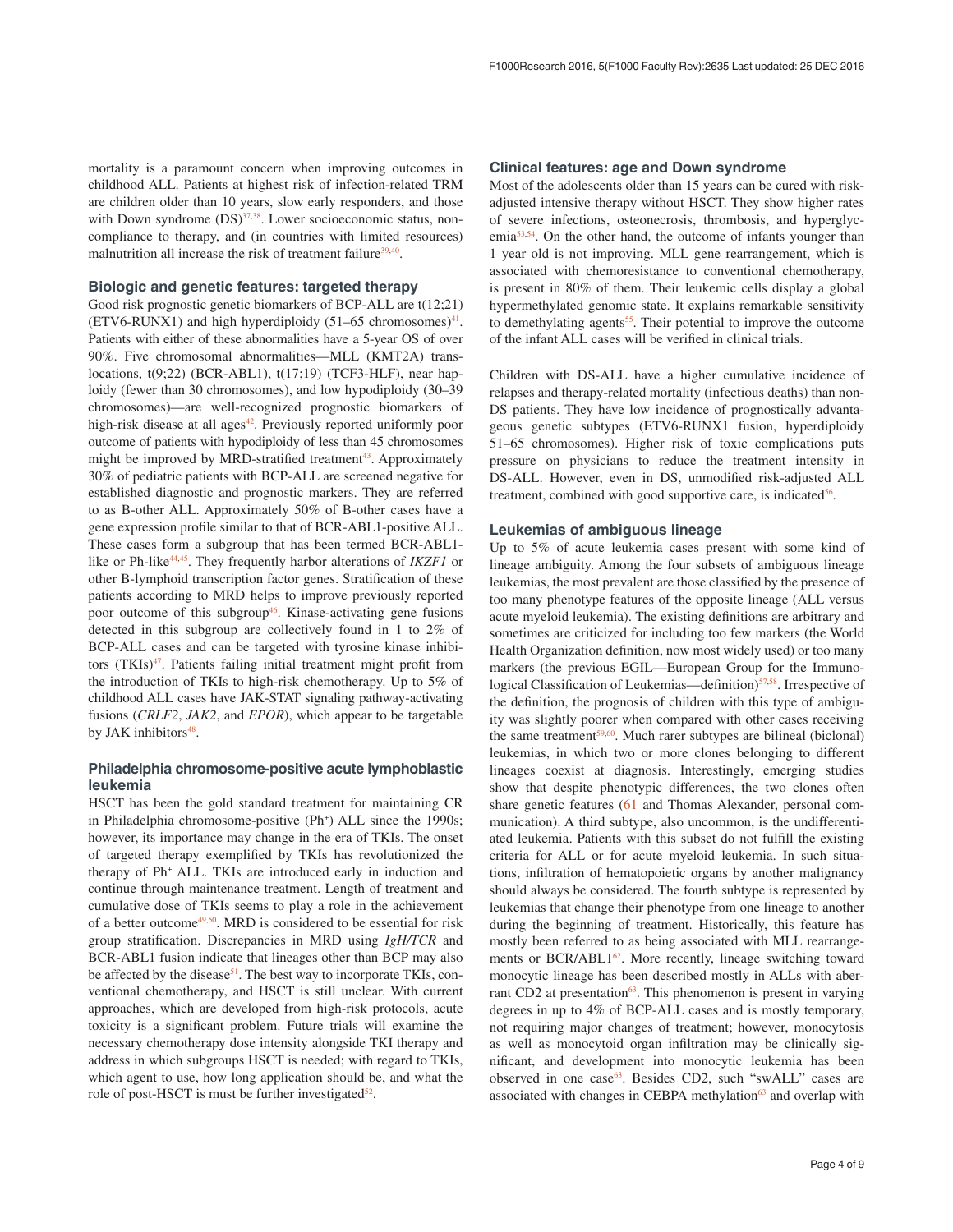$ERG$ -deleted  $ALLs<sup>64</sup>$ . Overall, owing to their rarity, ambiguous lineage leukemias should be studied cooperatively. An international study currently taking place addresses the treatment outcome of over 270 cases and their molecular background and aims to find the causal factors as well as optimal treatments $65$ .

#### **Relapsed acute lymphoblastic leukemia**

Relapse is diagnosed in fewer than 15% of children. Relapsed disease tends to be more drug resistant than is newly diagnosed ALL, as shown by lower disease clearance and reduced CR rate, especially in early relapses<sup>66,67</sup>. When diagnosed, most ALL cases are oligoclonal. A patient's sensitivity or resistance to therapy is affected by genetic variations in individual subclones, and these can influence a subsequent clonal evolution during treatment as well<sup>68</sup>. Major diagnostic clone at diagnosis is eradicated by chemotherapy in the majority of cases. A substantial part of relapsed ALL cases arise from minor subclones already present at diagnosis. Some abnormalities gained under chemotherapy pressure confer resistance to important components of combined chemotherapy, like nucleoside analogues (*NT5C2*, *PRPS1* mutations) and glucocorticoids (*CREBBP* mutation)<sup>69–72</sup>. Despite this, the optimization of combined chemotherapy might improve the outcome. The UK ALL R3 randomized trial for patients in first relapse compared two anthracyclines, mitoxantrone and idarubicin, in induction. Relapse incidence was significantly lower in the group treated with mitoxantrone and translated into a clear survival advantage of more than 20%, one of the largest improvements ever achieved by a single drug. Surprisingly, no difference in MRD could be detected between two randomized groups. Three-year OS was 69% in the mitoxantrone group<sup>73</sup>. The most frequent type of relapse is late BM relapse, more than 6 months from completion of treatment in BCP-ALL. Contemporary chemotherapy combined with HSCT in MRD poor responders to induction treatment is able to cure  $70\%$  of children<sup>74</sup>. In this group, deletion of *IKZF1* transcription factor and alteration of *TP53* identify patients with significantly inferior outcom[e75](#page-7-0). The outcome of early BM relapses of BCP-ALL (during treatment or less than 6 months from the completion of treatment) and all BM relapses of T-ALL is worse. HSCT is indicated in all of these patients achieving remission. Only one-third of them are cured<sup>76</sup>. Deletion of *IKZF1* is strongly predictive of a second relapse after HSCT[75.](#page-7-0) *IKZF1* and *TP53* represent relevant prognostic factors that should be considered in the assessment of children with relapsed ALL. The outcome of isolated and combined extramedullary relapses depends on the interval between diagnosis and relapse. HSCT may improve the outcome of those with highest risk.

The results of allogeneic HSCT are steadily improving. There is no difference in outcome between HSCT from matched sibling donors (MSDs) and unrelated main histocompatibility antigenidentical 9–10/10 volunteers (matched unrelated donor [MUD]). Transplant-related mortality is now below 10% in MSD and 20% in MUD HSCT. The likelihood of being cured by HSCT performed in second remission is about  $60\%$ <sup>[31](#page-6-0)</sup>. Standard conditioning regimens include total body irradiation, which is associated with significant risk of secondary cancer. Substituting chemotherapy for total body irradiation is currently being evaluated by a randomized study.

#### **Immunotherapy**

The intensity of current front-line therapy has reached its threshold. Further intensification is not realistic. The majority of children with early BM relapse currently have little chance to be cured. There is growing evidence that targeted treatment and immunotherapy have the potential to improve the outcome of childhood ALL with reduced toxicity. A novel method of cellular therapy is based on the use of adoptively transferred T lymphocytes which were modified *in vitro* prior to transfer to express an artificial signaling molecule designated chimeric antigen receptor (CAR). The CAR redirects the specificity of the modified T lymphocytes to surface antigens expressed by malignant cells. The most successful example of CAR-based immunotherapy is the treatment of BCP-ALL by targeting of the surface antigen CD19. In a pilot study, CR was achieved in 90% of 30 children and adults with highly refractory disease<sup>77</sup>. CAR cells can cross the blood-brain barrier and eliminate leukemic cells in the cerebrospinal fluid. CAR cells of the third generation are able to engraft and persist for at least several months<sup>78</sup>. The most common acute toxicity of CAR T cells is cytokine release syndrome. A wide variety of cytokines, including interleukin-6, interferon-gamma, and tumor necrosis factor, are elevated in the serum of patients experiencing fever, tachycardia, hypotension, and other toxicities. Higher disease burden predicts more toxicity. The interleukin-6 receptor antagonist tocilizumab is widely used for toxicity following CAR infusion<sup>[79](#page-7-0)</sup>. Randomized studies are needed to demonstrate whether they will be able to substitute HSCT.

Blinatumomab, a bi-specific anti-CD19/CD3 chimeric antibody, draws malignant B cells in close proximity to CD3-positive T cells. Activated T cells effectively induce serial target cell killing. In current clinical trials, blinatumomab is administered over a 28-day continuous infusion, followed by a 14-day rest period. In a phase I/II study of blinatumomab in children, objective responses were noted in 43% patients, including negative MRD in 39% of patients. Optimal placement of immunotherapy with blinatumomab or other conventional immunomodulating approaches or both has yet to be determined $80,81$ .

The anti-CD22 immunoconjugate inotuzumab ozogamicin is an antibody-drug conjugate, consisting of humanized anti-CD22 monoclonal antibody joined to the cytotoxic agent calicheamicin by a non-immunogenic linker. After inotuzumab calicheamicin binds to CD22, rapid internalization of the conjugated calicheamicin occurs, targeting tubulin and inducing DNA breakage, apoptosis, and cell death. The response rate in adults with refractory/relapsed ALL is 80%, and clinical studies in children were launched recently $82$ .

#### **Conclusions**

Despite advances in targeted therapy approaches, conventional chemotherapy is unlikely to be replaced and this is because of its impressive cure rate in ALL. The task in coming years will be to compare immunotherapy with standard chemotherapy on a randomized basis in frontline treatment and in the treatment of first relapse. The goals are to also cure those children in whom combined chemotherapy fails and to reduce the toxicity that is responsible for reducing the quality of life for those who are cured.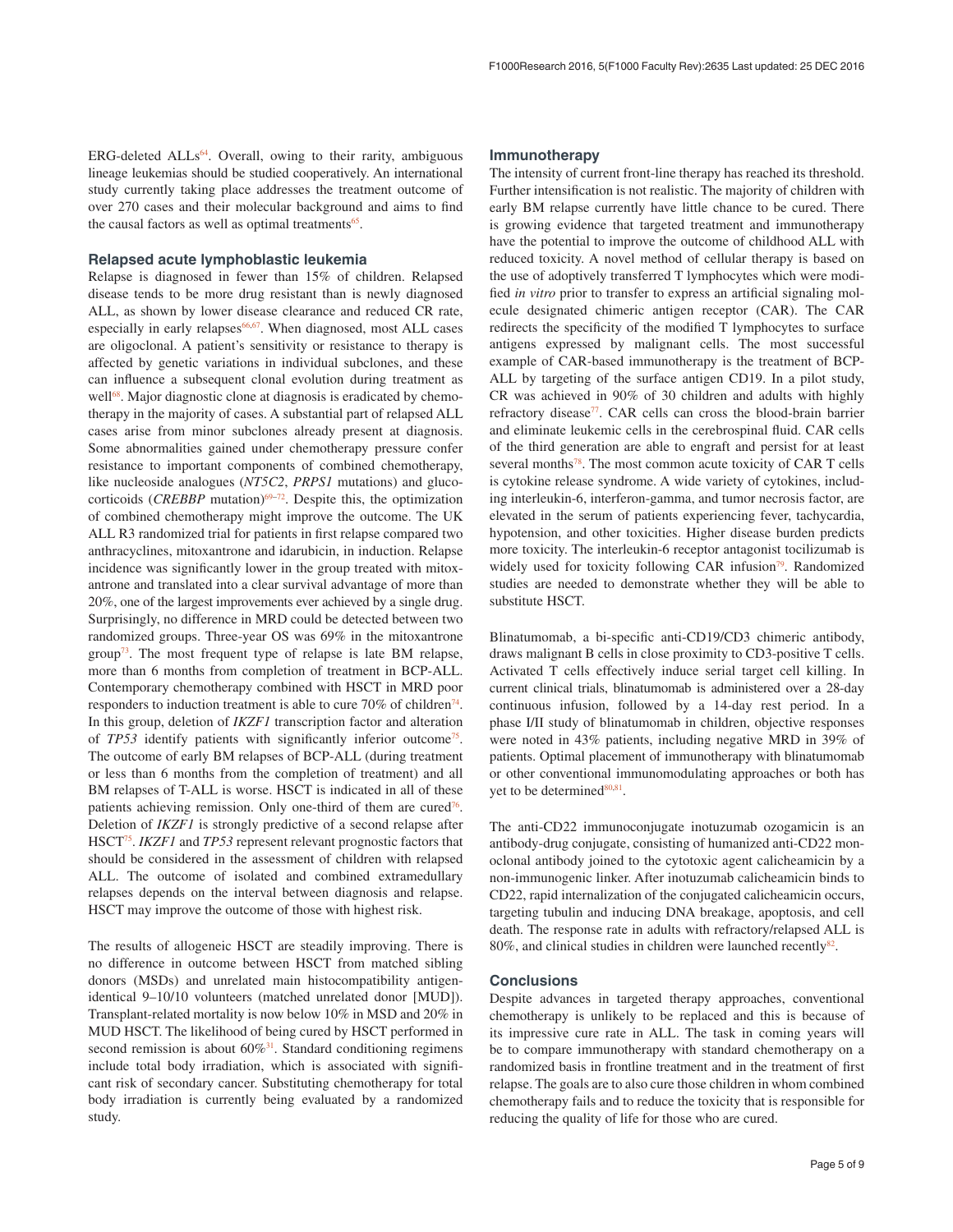#### <span id="page-5-0"></span>**Abbreviations**

ALL, acute lymphoblastic leukemia; BCP, B-cell precursor; BCP-ALL, B-cell precursor acute lymphoblastic leukemia; BFM, Berlin-Frankfurt-Münster (study group); BM, bone marrow; CAR, chimeric antigen receptor; CNS, central nervous system; CR, complete remission; CRT, cranial radiotherapy; DS, Down syndrome; DS-ALL; acute lymphoblastic leukemia in children with Down syndrome; EFS; event-free survival; ETP, early T-cell precursor; ETP-ALL, early T-cell precursor acute lymphoblastic leukemia; HD, high-dose; HSCT, hematopoietic stem cell transplantation; IgH/TCR, heavy immunoglobulin/T-cell receptor; MRD, minimal residual disease; MSD, matched sibling donor; MTX, methotrexate; MUD, matched unrelated donor; OS,

overall survival; Ph+ ALL, Philadelphia chromosome-positive acute lymphoblastic leukemia; T-ALL, T-cell acute lymphoblastic leukemia; TKI, tyrosine kinase inhibitor; TRM, treatment-related mortality.

#### Competing interests

The authors declare that they have no competing interests.

#### Grant information

Supported by the project (Ministry of Health) for conceptual development of research organization 0006420 (University Hospital Motol, Prague, Czech Republic).

- 1. Hunger SP, Lu X, Devidas M, *et al.*: **Improved survival for children and adolescents with acute lymphoblastic leukemia between 1990 and 2005: a report from the children's oncology group.** *J Clin Oncol.* 2012; **30**(14): 1663–9. **[PubMed Abstract](http://www.ncbi.nlm.nih.gov/pubmed/22412151)** | **[Publisher Full Text](http://dx.doi.org/10.1200/JCO.2011.37.8018)** | **[Free Full Text](http://www.ncbi.nlm.nih.gov/pmc/articles/3383113)**
- Pui CH, Pei D, Campana D, et al.: A revised definition for cure of childhood **acute lymphoblastic leukemia.** *Leukemia.* 2014; **28**(12): 2336–43. **[PubMed Abstract](http://www.ncbi.nlm.nih.gov/pubmed/24781017)** | **[Publisher Full Text](http://dx.doi.org/10.1038/leu.2014.142)** | **[Free Full Text](http://www.ncbi.nlm.nih.gov/pmc/articles/4214904)**
- 3. Stary J, Zimmermann M, Campbell M, *et al.*: **Intensive chemotherapy for childhood acute lymphoblastic leukemia: results of the randomized intercontinental trial ALL IC-BFM 2002.** *J Clin Oncol.* 2014; **32**(3): 174–84. **[PubMed Abstract](http://www.ncbi.nlm.nih.gov/pubmed/24344215)** | **[Publisher Full Text](http://dx.doi.org/10.1200/JCO.2013.48.6522)**
- 4. van Dongen JJ, van der Velden VH, Brüggemann M, *et al.*: **Minimal residual disease diagnostics in acute lymphoblastic leukemia: need for sensitive, fast, and standardized technologies.** *Blood.* 2015; **125**(26): 3996–4009. **[PubMed Abstract](http://www.ncbi.nlm.nih.gov/pubmed/25999452)** | **[Publisher Full Text](http://dx.doi.org/10.1182/blood-2015-03-580027)** | **[Free Full Text](http://www.ncbi.nlm.nih.gov/pmc/articles/4490298)**
- 5. Flohr T, Schrauder A, Cazzaniga G, *et al.*: **Minimal residual disease-directed risk stratification using real-time quantitative PCR analysis of immunoglobulin and T-cell receptor gene rearrangements in the international multicenter trial AIEOP-BFM ALL 2000 for childhood acute lymphoblastic leukemia.** *Leukemia.* 2008; **22**(4): 771–82. **[PubMed Abstract](http://www.ncbi.nlm.nih.gov/pubmed/18239620)** | **[Publisher Full Text](http://dx.doi.org/10.1038/leu.2008.5)**
- 6. Borowitz MJ, Wood BL, Devidas M, *et al.*: **Prognostic significance of minimal residual disease in high risk B-ALL: a report from Children's Oncology Group study AALL0232.** *Blood.* 2015; **126**(8): 964–71. **[PubMed Abstract](http://www.ncbi.nlm.nih.gov/pubmed/26124497)** | **[Publisher Full Text](http://dx.doi.org/10.1182/blood-2015-03-633685)** | **[Free Full Text](http://www.ncbi.nlm.nih.gov/pmc/articles/4543229)**
- 7. Nachman JB, Sather HN, Sensel MG, *et al.*: **Augmented post-induction therapy for children with high-risk acute lymphoblastic leukemia and a slow response to initial therapy.** *N Engl J Med.* 1998; **338**(23): 1663–71. **[PubMed Abstract](http://www.ncbi.nlm.nih.gov/pubmed/9614257)** | **[Publisher Full Text](http://dx.doi.org/10.1056/NEJM199806043382304)**
- 8. Seibel NL, Steinherz PG, Sather HN, *et al.*: **Early postinduction intensification therapy improves survival for children and adolescents with high-risk acute lymphoblastic leukemia: a report from the Children's Oncology Group.** *Blood.* 2008; **111**(5): 2548–55. **[PubMed Abstract](http://www.ncbi.nlm.nih.gov/pubmed/18039957)** | **[Publisher Full Text](http://dx.doi.org/10.1182/blood-2007-02-070342)** | **[Free Full Text](http://www.ncbi.nlm.nih.gov/pmc/articles/2254538)**
- 9. Lange BJ, Bostrom BC, Cherlow JM, *et al.*: **Double-delayed intensification improves event-free survival for children with intermediate-risk acute lymphoblastic leukemia: a report from the Children's Cancer Group.** *Blood.* 2002; **99**(3): 825–33. **[PubMed Abstract](http://www.ncbi.nlm.nih.gov/pubmed/11806983)** | **[Publisher Full Text](http://dx.doi.org/10.1182/blood.V99.3.825)**
- 10. Vora A, Goulden N, Mitchell C, *et al.*: **Augmented post-remission therapy for a minimal residual disease-defined high-risk subgroup of children and young people with clinical standard-risk and intermediate-risk acute lymphoblastic leukaemia (UKALL 2003): a randomised controlled trial.** *Lancet Oncol.* 2014; **15**(8): 809–18. **[PubMed Abstract](http://www.ncbi.nlm.nih.gov/pubmed/24924991)** | **[Publisher Full Text](http://dx.doi.org/10.1016/S1470-2045(14)70243-8)**

11. Matloub Y, Bostrom BC, Hunger SP, *et al.*: **Escalating intravenous methotrexate improves event-free survival in children with standard-risk acute lymphoblastic leukemia: a report from the Children's Oncology Group.** *Blood.* 2011; **118**(2): 243–51. **[PubMed Abstract](http://www.ncbi.nlm.nih.gov/pubmed/21562038)** | **[Publisher Full Text](http://dx.doi.org/10.1182/blood-2010-12-322909)** | **[Free Full Text](http://www.ncbi.nlm.nih.gov/pmc/articles/3138679)**

12. Vora A, Goulden N, Wade R, *et al.*: **Treatment reduction for children and young adults with low-risk acute lymphoblastic leukaemia defined by minimal residual disease (UKALL 2003): a randomised controlled trial.** *Lancet Oncol.* 2013; **14**(3): 199–209. **[PubMed Abstract](http://www.ncbi.nlm.nih.gov/pubmed/23395119)** | **[Publisher Full Text](http://dx.doi.org/10.1016/S1470-2045(12)70600-9)**

- 13. **Conter V, Bartram [C](http://f1000.com/prime/3070956)R, Valsecchi MG,** *et al.***: Molecular response to treatment redefines all prognostic factors in children and adolescents with B-cell precursor acute lymphoblastic leukemia: results in 3184 patients of the AIEOP-BFM ALL 2000 study.** *Blood.* 2010; **115**(16): 3206–14. **[PubMed Abstract](http://www.ncbi.nlm.nih.gov/pubmed/20154213)** | **[Publisher Full Text](http://dx.doi.org/10.1182/blood-2009-10-248146)** | **[F1000 Recommendation](http://f1000.com/prime/3070956)**
- 14. **F** [S](http://f1000.com/prime/12599960)chrappe M, Valsecchi MG, Bartram CR, *et al.*: Late MRD response **determines relapse risk overall and in subsets of childhood T-cell ALL: results of the AIEOP-BFM-ALL 2000 study.** *Blood.* 2011; **118**(8): 2077–84. **[PubMed Abstract](http://www.ncbi.nlm.nih.gov/pubmed/21719599)** | **[Publisher Full Text](http://dx.doi.org/10.1182/blood-2011-03-338707)** | **[F1000 Recommendation](http://f1000.com/prime/12599960)**
- 15. Wood BL, Winter SS, Dunsmore KP, *et al.*: **T-Lymphoblastic Leukemia (T-ALL) Shows Excellent Outcome, Lack of Significance of the Early Thymic Precursor (ETP) Immunophenotype, and Validation of the Prognostic Value of End-Induction Minimal Residual Disease (MRD) in Children's Oncology Group (COG) Study AALL0434.** *Blood.* 2014; **124**(21): 1. **[Reference Source](http://www.bloodjournal.org/content/124/21/1)**
- 16. Coustan-Smith E, Mullighan CG, Onciu M, *et al.*: **Early T-cell precursor leukaemia: a subtype of very high-risk acute lymphoblastic leukaemia.** *Lancet Oncol.* 2009; **10**(2): 147–56. **[PubMed Abstract](http://www.ncbi.nlm.nih.gov/pubmed/19147408)** | **[Publisher Full Text](http://dx.doi.org/10.1016/S1470-2045(08)70314-0)** | **[Free Full Text](http://www.ncbi.nlm.nih.gov/pmc/articles/2840241)**
	-
- 17. **F** [C](http://f1000.com/prime/726145512)onter V, Valsecchi MG, Buldini B, *et al.*: **Early T-cell precursor acute lymphoblastic leukaemia in children treated in AIEOP centres with AIEOP-BFM protocols: a retrospective analysis.** *Lancet Haematol.* 2016; **3**(2): e80–6. **[PubMed Abstract](http://www.ncbi.nlm.nih.gov/pubmed/26853647)** | **[Publisher Full Text](http://dx.doi.org/10.1016/S2352-3026(15)00254-9)** | **[F1000 Recommendation](http://f1000.com/prime/726145512)**
- 18. [M](http://f1000.com/prime/726155612)öricke A, Zimmermann M, Valsecchi MG, *et al.*: **Dexamethasone vs prednisone in induction treatment of pediatric ALL: results of the randomized trial AIEOP-BFM ALL 2000.** *Blood.* 2016; **127**(17): 2101–12. **[PubMed Abstract](http://www.ncbi.nlm.nih.gov/pubmed/26888258)** | **[Publisher Full Text](http://dx.doi.org/10.1182/blood-2015-09-670729)** | **[F1000 Recommendation](http://f1000.com/prime/726155612)**
- 19. [J](http://f1000.com/prime/726056554)ackson RK, Irving JA, Veal GJ: **Personalization of dexamethasone therapy in childhood acute lymphoblastic leukaemia.** *Br J Haematol.* 2016; **173**(1): 13–24. **[PubMed Abstract](http://www.ncbi.nlm.nih.gov/pubmed/26729065)** | **[Publisher Full Text](http://dx.doi.org/10.1111/bjh.13924)** | **[F1000 Recommendation](http://f1000.com/prime/726056554)**
- 20. [L](http://f1000.com/prime/726313869)arsen EC, Devidas M, Chen S, *et al.*: **Dexamethasone and High-Dose Methotrexate Improve Outcome for Children and Young Adults With High-Risk B-Acute Lymphoblastic Leukemia: A Report From Children's Oncology Group Study AALL0232.** *J Clin Oncol.* 2016; **34**(20): 2380–8. **[PubMed Abstract](http://www.ncbi.nlm.nih.gov/pubmed/27114587)** | **[Publisher Full Text](http://dx.doi.org/10.1200/JCO.2015.62.4544)** | **[Free Full Text](http://www.ncbi.nlm.nih.gov/pmc/articles/4981974)** | **[F1000 Recommendation](http://f1000.com/prime/726313869)**
- 21. Pieters R, Hunger SP, Boos J, *et al.*: **l-asparaginase treatment in acute lymphoblastic leukemia: a focus on** *Erwinia* **asparaginase.** *Cancer.* 2011; **117**(2): 238–49. **[PubMed Abstract](http://www.ncbi.nlm.nih.gov/pubmed/20824725)** | **[Publisher Full Text](http://dx.doi.org/10.1002/cncr.25489)** | **[Free Full Text](http://www.ncbi.nlm.nih.gov/pmc/articles/3000881)**
- 22. [T](http://f1000.com/prime/718246819)ong WH, Pieters R, Kaspers GJ, *et al.*: **A prospective study on drug monitoring of PEGasparaginase and** *Erwinia* **asparaginase and asparaginase antibodies in pediatric acute lymphoblastic leukemia.** *Blood.* 2014; **123**(13): 2026–33. **[PubMed Abstract](http://www.ncbi.nlm.nih.gov/pubmed/24449211)** | **[Publisher Full Text](http://dx.doi.org/10.1182/blood-2013-10-534347)** | **[Free Full Text](http://www.ncbi.nlm.nih.gov/pmc/articles/3968389)** | **[F1000 Recommendation](http://f1000.com/prime/718246819)**
- 23. [P](http://f1000.com/prime/725924636)lace AE, Stevenson KE, Vrooman LM, *et al.*: **Intravenous pegylated asparaginase versus intramuscular native** *Escherichia coli* **l-asparaginase in newly diagnosed childhood acute lymphoblastic leukaemia (DFCI 05-001): a randomised, open-label phase 3 trial.** *Lancet Oncol.* 2015; **16**(16): 1677–90. **[PubMed Abstract](http://www.ncbi.nlm.nih.gov/pubmed/26549586)** | **[Publisher Full Text](http://dx.doi.org/10.1016/S1470-2045(15)00363-0)** | **[F1000 Recommendation](http://f1000.com/prime/725924636)**
- 24. Salzer WL, Asselin B, Supko JG, *et al.*: *Erwinia* **asparaginase achieves therapeutic activity after pegaspargase allergy: a report from the Children's Oncology Group.** *Blood.* 2013; **122**(4): 507–14. **[PubMed Abstract](http://www.ncbi.nlm.nih.gov/pubmed/23741010)** | **[Publisher Full Text](http://dx.doi.org/10.1182/blood-2013-01-480822)** | **[Free Full Text](http://www.ncbi.nlm.nih.gov/pmc/articles/3724190)**

### **References F1000 recommended**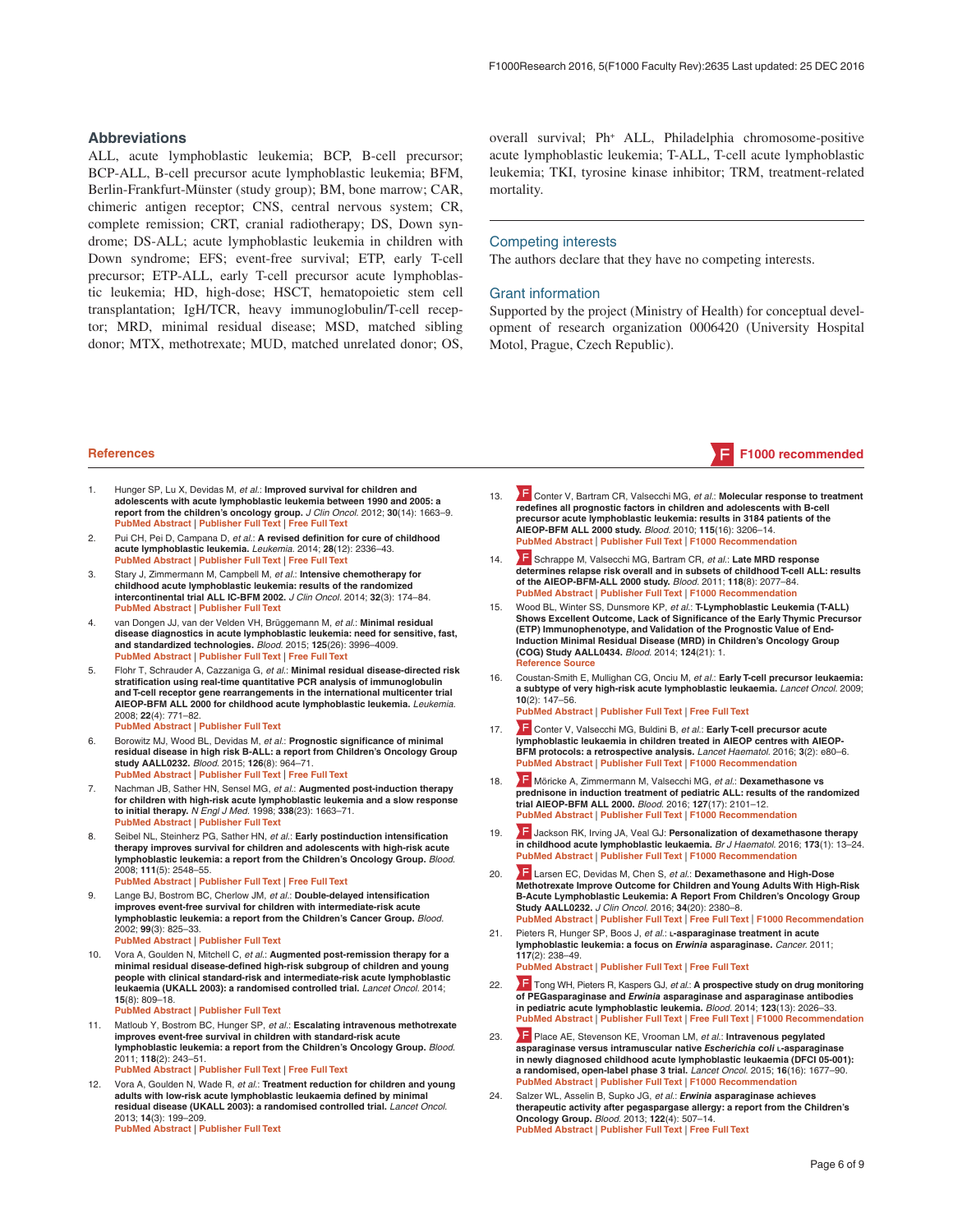- <span id="page-6-0"></span>25. Schmiegelow K, Levinsen MF, Attarbaschi A, *et al.*: **Second malignant neoplasms after treatment of childhood acute lymphoblastic leukemia.** *J Clin Oncol.* 2013; **31**(19): 2469–76. **[PubMed Abstract](http://www.ncbi.nlm.nih.gov/pubmed/23690411)** | **[Publisher Full Text](http://dx.doi.org/10.1200/JCO.2012.47.0500)** | **[Free Full Text](http://www.ncbi.nlm.nih.gov/pmc/articles/3807139)**
- 26. [C](http://f1000.com/prime/725430339)heung YT, Krull KR: **Neurocognitive outcomes in long-term survivors of childhood acute lymphoblastic leukemia treated on contemporary treatment protocols: A systematic review.** *Neurosci Biobehav Rev.* 2015; **53**: 108–20. **PubLishers In PubLisher Full Text** | **[Free Full Text](http://www.ncbi.nlm.nih.gov/pmc/articles/4425605)** | **F1000 Recommendation**
- 27. Richards S, Pui CH, Gayon P, *et al.*: **Systematic review and meta-analysis of randomized trials of central nervous system directed therapy for childhood acute lymphoblastic leukemia.** *Pediatr Blood Cancer.* 2013; **60**(2): 185–95. **[PubMed Abstract](http://www.ncbi.nlm.nih.gov/pubmed/22693038)** | **[Publisher Full Text](http://dx.doi.org/10.1002/pbc.24228)** | **[Free Full Text](http://www.ncbi.nlm.nih.gov/pmc/articles/3461084)**
- 28. [P](http://f1000.com/prime/1161525)ui CH, Campana D, Pei D, *et al.*: **Treating childhood acute lymphoblastic leukemia without cranial irradiation.** *N Engl J Med.* 2009; **360**(26): 2730–41. **[PubMed Abstract](http://www.ncbi.nlm.nih.gov/pubmed/19553647) | [Publisher Full Text](http://dx.doi.org/10.1056/NEJMoa0900386) | [Free Full Text](http://www.ncbi.nlm.nih.gov/pmc/articles/2754320) | F1000 Reco**
- 29. [V](http://f1000.com/prime/726070164)ora A, Andreano A, Pui CH, *et al.*: **Influence of Cranial Radiotherapy on Outcome in Children With Acute Lymphoblastic Leukemia Treated With Contemporary Therapy.** *J Clin Oncol.* 2016; **34**(9): 919–26. **[PubMed Abstract](http://www.ncbi.nlm.nih.gov/pubmed/26755523)** | **[Publisher Full Text](http://dx.doi.org/10.1200/JCO.2015.64.2850)** | **[Free Full Text](http://www.ncbi.nlm.nih.gov/pmc/articles/4871998)** | **[F1000 Recommendation](http://f1000.com/prime/726070164)**
- 30. [J](http://f1000.com/prime/726132009)acola LM, Krull KR, Pui CH, *et al.*: **Longitudinal Assessment of Neurocognitive Outcomes in Survivors of Childhood Acute Lymphoblastic Leukemia Treated on a Contemporary Chemotherapy Protocol.** *J Clin Oncol.* 2016; **34**(11): 1239–47. **[PubMed Abstract](http://www.ncbi.nlm.nih.gov/pubmed/26858334)** | **[Publisher Full Text](http://dx.doi.org/10.1200/JCO.2015.64.3205)** | **[Free Full Text](http://www.ncbi.nlm.nih.gov/pmc/articles/4872325)** | **[F1000 Recommendation](http://f1000.com/prime/726132009)**
- 31. [P](http://f1000.com/prime/725383833)eters C, Schrappe M, von Stackelberg A, *et al.*: **Stem-cell transplantation in children with acute lymphoblastic leukemia: A prospective international multicenter trial comparing sibling donors with matched unrelated donors-The ALL-SCT-BFM-2003 trial.** *J Clin Oncol.* 2015; **33**(11): 1265–74. **[PubMed Abstract](http://www.ncbi.nlm.nih.gov/pubmed/25753432)** | **[Publisher Full Text](http://dx.doi.org/10.1200/JCO.2014.58.9747)** | **[F1000 Recommendation](http://f1000.com/prime/725383833)**
- 32. Schrappe M, Hunger SP, Pui CH, *et al.*: **Outcomes after induction failure in childhood acute lymphoblastic leukemia.** *N Engl J Med.* 2012; **366**(15): 1371–81. **[PubMed Abstract](http://www.ncbi.nlm.nih.gov/pubmed/22494120)** | **[Publisher Full Text](http://dx.doi.org/10.1056/NEJMoa1110169)** | **[Free Full Text](http://www.ncbi.nlm.nih.gov/pmc/articles/3374496)**
- 33. [B](http://f1000.com/prime/718386892)hatia S, Landier W, Hageman L, *et al.*: **6MP adherence in a multiracial cohort of children with acute lymphoblastic leukemia: a Children's Oncology Group study.** *Blood.* 2014; **124**(15): 2345–53. **[PubMed Abstract](http://www.ncbi.nlm.nih.gov/pubmed/24829202)** | **[Publisher Full Text](http://dx.doi.org/10.1182/blood-2014-01-552166)** | **[Free Full Text](http://www.ncbi.nlm.nih.gov/pmc/articles/4192748)** | **[F1000 Recommendation](http://f1000.com/prime/718386892)**
- 34. Eden T, Pieters R, Richards S, *et al.*: **Systematic review of the addition of vincristine plus steroid pulses in maintenance treatment for childhood acute lymphoblastic leukaemia - an individual patient data meta-analysis involving 5,659 children.** *Br J Haematol.* 2010; **149**(5): 722–33. **[PubMed Abstract](http://www.ncbi.nlm.nih.gov/pubmed/20331462)** | **[Publisher Full Text](http://dx.doi.org/10.1111/j.1365-2141.2010.08148.x)**
- 35. Conter V, Valsecchi MG, Silvestri D, *et al.*: **Pulses of vincristine and dexamethasone in addition to intensive chemotherapy for children with intermediate-risk acute lymphoblastic leukaemia: a multicentre randomised trial.** *Lancet.* 2007; **369**(9556): 123–31. **[PubMed Abstract](http://www.ncbi.nlm.nih.gov/pubmed/17223475)** | **[Publisher Full Text](http://dx.doi.org/10.1016/S0140-6736(07)60073-7)**
- 36. **Clappier E, Grardel N, Bakkus M,** *et al.***: IKZF1 deletion is an independent <br><b>prognostic marker in childhood B-cell precursor acute lymphoblastic leukemia, and distinguishes patients benefiting from pulses during maintenance therapy: results of the EORTC Children's Leukemia Group study 58951.** *Leukemia.* 2015; **29**(11): 2154–61.
- **[PubMed Abstract](http://www.ncbi.nlm.nih.gov/pubmed/26050650)** | **[Publisher Full Text](http://dx.doi.org/10.1038/leu.2015.134)** | **[F1000 Recommendation](http://f1000.com/prime/725540965)**
- 37. O'Connor D, Bate J, Wade R, *et al.*: **Infection-related mortality in children with acute lymphoblastic leukemia: an analysis of infectious deaths on UKALL2003.** *Blood.* 2014; **124**(7): 1056–61. **[PubMed Abstract](http://www.ncbi.nlm.nih.gov/pubmed/24904116)** | **[Publisher Full Text](http://dx.doi.org/10.1182/blood-2014-03-560847)**
- 38. Schmiegelow K, Attarbaschi A, Barzilai S, *et al.*: **Consensus definitions of 14 severe acute toxic effects for childhood lymphoblastic leukaemia treatment: a Delphi consensus.** *Lancet Oncol.* 2016; **17**(6): e231–9. **[PubMed Abstract](http://www.ncbi.nlm.nih.gov/pubmed/27299279)** | **[Publisher Full Text](http://dx.doi.org/10.1016/S1470-2045(16)30035-3)**
- 39. [N](http://f1000.com/prime/718220091)avarrete M, Rossi E, Brivio E, *et al.*: **Treatment of childhood acute lymphoblastic leukemia in central America: a lower-middle income countries experience.** *Pediatr Blood Cancer.* 2014; **61**(5): 803–9. **[PubMed Abstract](http://www.ncbi.nlm.nih.gov/pubmed/24376115)** | **[Publisher Full Text](http://dx.doi.org/10.1002/pbc.24911)** | **[F1000 Recommendation](http://f1000.com/prime/718220091)**
- 40. [J](http://f1000.com/prime/726889687)abeen K, Ashraf MS, Iftikhar S, *et al.*: **The Impact of Socioeconomic Factors on the Outcome of Childhood Acute Lymphoblastic Leukemia (ALL) Treatment in a Low/Middle Income Country (LMIC).** *J Pediatr Hematol Oncol.* 2016; **38**(8): 587–596.
	- **[PubMed Abstract](http://www.ncbi.nlm.nih.gov/pubmed/27467375)** | **[Publisher Full Text](http://dx.doi.org/10.1097/MPH.0000000000000653)** | **[F1000 Recommendation](http://f1000.com/prime/726889687)**
- 41. Zaliova M, Hovorkova L, Vaskova M, *et al.*: **Slower early response to treatment and distinct expression profile of childhood high hyperdiploid acute lymphoblastic leukaemia with DNA index < 1.16.** *Genes Chromosomes Cancer.* 2016; **55**(9): 727–37. **[PubMed Abstract](http://www.ncbi.nlm.nih.gov/pubmed/27163296)** | **[Publisher Full Text](http://dx.doi.org/10.1002/gcc.22374)**
- 42. [M](http://f1000.com/prime/726259281)oorman AV: **New and emerging prognostic and predictive genetic biomarkers in B-cell precursor acute lymphoblastic leukemia.** *Haematologica.* 2016; **101**(4): 407–16.

**[PubMed Abstract](http://www.ncbi.nlm.nih.gov/pubmed/27033238)** | **[Publisher Full Text](http://dx.doi.org/10.3324/haematol.2015.141101)** | **[Free Full Text](http://www.ncbi.nlm.nih.gov/pmc/articles/5004393)** | **[F1000 Recommendation](http://f1000.com/prime/726259281)**

- 43. [M](http://f1000.com/prime/725925831)ullighan CG, Jeha S, Pei D, *et al.*: **Outcome of children with hypodiploid ALL treated with risk-directed therapy based on MRD levels.** *Blood.* 2015; **126**(26): 2896–9.
- **[PubMed Abstract](http://www.ncbi.nlm.nih.gov/pubmed/26527677)** | **[Publisher Full Text](http://dx.doi.org/10.1182/blood-2015-09-671131)** | **[Free Full Text](http://www.ncbi.nlm.nih.gov/pmc/articles/4692147)** | **[F1000 Recommendation](http://f1000.com/prime/725925831)**
- 44. [M](http://f1000.com/prime/1146974)ullighan CG, Su X, Zhang J, *et al.*: **Deletion of** *IKZF1* **and prognosis in acute lymphoblastic leukemia.** *N Engl J Med.* 2009; **360**(5): 470–80. **[PubMed Abstract](http://www.ncbi.nlm.nih.gov/pubmed/19129520)** | **[Publisher Full Text](http://dx.doi.org/10.1056/NEJMoa0808253)** | **[Free Full Text](http://www.ncbi.nlm.nih.gov/pmc/articles/2674612)** | **[F1000 Recommendation](http://f1000.com/prime/1146974)**
- 45. Den Boer ML, van Slegtenhorst M, De Menezes RX, *et al.*: **A subtype of childhood acute lymphoblastic leukaemia with poor treatment outcome: a genome-wide classification study.** *Lancet Oncol.* 2009; **10**(2): 125–34. **[PubMed Abstract](http://www.ncbi.nlm.nih.gov/pubmed/19138562)** | **[Publisher Full Text](http://dx.doi.org/10.1016/S1470-2045(08)70339-5)** | **[Free Full Text](http://www.ncbi.nlm.nih.gov/pmc/articles/2707020)**
- 46. [R](http://f1000.com/prime/718501948)oberts KG, Pei D, Campana D, *et al.*: **Outcomes of children with** *BCR-ABL1***–like acute lymphoblastic leukemia treated with risk-directed therapy based on the levels of minimal residual disease.** *J Clin Oncol.* 2014; **32**(27): 3012–20. **[PubMed Abstract](http://www.ncbi.nlm.nih.gov/pubmed/25049327)** | **[Publisher Full Text](http://dx.doi.org/10.1200/JCO.2014.55.4105)** | **[Free Full Text](http://www.ncbi.nlm.nih.gov/pmc/articles/4162497)** | **[F1000 Recommendation](http://f1000.com/prime/718501948)**
- 47. [S](http://f1000.com/prime/726144733)chwab C, Ryan SL, Chilton L, *et al.*: *EBF1-PDGFRB* **fusion in pediatric B-cell precursor acute lymphoblastic leukemia (BCP-ALL): genetic profile and clinical implications.** *Blood.* 2016; **127**(18): 2214–8. **[PubMed Abstract](http://www.ncbi.nlm.nih.gov/pubmed/26872634)** | **[Publisher Full Text](http://dx.doi.org/10.1182/blood-2015-09-670166)** | **[F1000 Recommendation](http://f1000.com/prime/726144733)**
- 48. [R](http://f1000.com/prime/718775441)oberts KG, Li Y, Payne-Turner D, *et al.*: **Targetable kinase-activating lesions in Ph-like acute lymphoblastic leukemia.** *N Engl J Med.* 2014; **371**(11): 1005–15. **[PubMed Abstract](http://www.ncbi.nlm.nih.gov/pubmed/25207766)** | **[Publisher Full Text](http://dx.doi.org/10.1056/NEJMoa1403088)** | **[Free Full Text](http://www.ncbi.nlm.nih.gov/pmc/articles/4191900)** | **[F1000 Recommendation](http://f1000.com/prime/718775441)**
- 49. [B](http://f1000.com/prime/717954876)iondi A, Schrappe M, De Lorenzo P, *et al.*: **Imatinib after induction for treatment of children and adolescents with Philadelphia-chromosome-positive acute lymphoblastic leukaemia (EsPhALL): a randomised, open-label, intergroup study.** *Lancet Oncol.* 2012; **13**(9): 936–45. **[PubMed Abstract](http://www.ncbi.nlm.nih.gov/pubmed/22898679)** | **[Publisher Full Text](http://dx.doi.org/10.1016/S1470-2045(12)70377-7)** | **[Free Full Text](http://www.ncbi.nlm.nih.gov/pmc/articles/3431502)** | **[F1000 Recommendation](http://f1000.com/prime/717954876)**
- 50. [S](http://f1000.com/prime/718243456)chultz KR, Carroll A, Heerema NA, *et al.*: **Long-term follow-up of imatinib in pediatric Philadelphia chromosome-positive acute lymphoblastic leukemia: Children's Oncology Group study AALL0031.** *Leukemia.* 2014; **28**(7): 1467–71. **[PubMed Abstract](http://www.ncbi.nlm.nih.gov/pubmed/24441288)** | **[Publisher Full Text](http://dx.doi.org/10.1038/leu.2014.30)** | **[Free Full Text](http://www.ncbi.nlm.nih.gov/pmc/articles/4282929)** | **[F1000 Recommendation](http://f1000.com/prime/718243456)**
- 51. Zaliova M, Fronkova E, Krejcikova K, *et al.*: **Quantification of fusion transcript reveals a subgroup with distinct biological properties and predicts relapse in BCR/ABL-positive ALL: implications for residual disease monitoring.** *Leukemia.* 2009; **23**(5): 944–51. **[PubMed Abstract](http://www.ncbi.nlm.nih.gov/pubmed/19158828)** | **[Publisher Full Text](http://dx.doi.org/10.1038/leu.2008.386)**
- 52. Bleckmann K, Schrappe M: **Advances in therapy for Philadelphia-positive acute lymphoblastic leukaemia of childhood and adolescence.** *Br J Haematol.* 2016; **172**(6): 855–69. **[PubMed Abstract](http://www.ncbi.nlm.nih.gov/pubmed/26773444)** | **[Publisher Full Text](http://dx.doi.org/10.1111/bjh.13896)**

- 53. [P](http://f1000.com/prime/10112956)ui CH, Pei D, Campana D, *et al.*: **Improved prognosis for older adolescents with acute lymphoblastic leukemia.** *J Clin Oncol.* 2011; **29**(4): 386–91. **[PubMed Abstract](http://www.ncbi.nlm.nih.gov/pubmed/21172890) | [Publisher Full Text](http://dx.doi.org/10.1200/JCO.2010.32.0325) | [Free Full Text](http://www.ncbi.nlm.nih.gov/pmc/articles/3058285) | F1000 Recommending**
- 54. Pichler H, Reismüller B, Steiner M, *et al.*: **The inferior prognosis of adolescents with acute lymphoblastic leukaemia (ALL) is caused by a higher rate of treatment-related mortality and not an increased relapse rate--a populationbased analysis of 25 years of the Austrian ALL-BFM (Berlin-Frankfurt-Münster) Study Group.** *Br J Haematol.* 2013; **161**(4): 556–65. **[PubMed Abstract](http://www.ncbi.nlm.nih.gov/pubmed/23480776)** | **[Publisher Full Text](http://dx.doi.org/10.1111/bjh.12292)**
- 55. [S](http://f1000.com/prime/725850708)anjuan-Pla A, Bueno C, Prieto C, *et al.*: **Revisiting the biology of infant t(4;11)/MLL-AF4+ B-cell acute lymphoblastic leukemia.** *Blood.* 2015; **126**(25): 2676–85. **[PubMed Abstract](http://www.ncbi.nlm.nih.gov/pubmed/26463423)** | **[Publisher Full Text](http://dx.doi.org/10.1182/blood-2015-09-667378)** | **[Free Full Text](http://www.ncbi.nlm.nih.gov/pmc/articles/4683329)** | **[F1000 Recommendation](http://f1000.com/prime/725850708)**
- 56. [B](http://f1000.com/prime/718174783)uitenkamp TD, Izraeli S, Zimmermann M, *et al.*: **Acute lymphoblastic**  leukemia in children with Down syndrome: a retrospective analysis from the<br>Ponte di Legno study group. *Blood.* 2014; 123(1): 70–7.<br><mark>[PubMed Abstract](http://www.ncbi.nlm.nih.gov/pubmed/24222333) | [Publisher Full Text](http://dx.doi.org/10.1182/blood-2013-06-509463) | [Free Full Text](http://www.ncbi.nlm.nih.gov/pmc/articles/3879907) | [F1000 Recommendation](http://f1000.com/prime/718174783)</mark>
- 57. Arber DA, Orazi A, Hasserjian R, *et al.*: **The 2016 revision to the World Health Organization classification of myeloid neoplasms and acute leukemia.** *Blood.* 2016; **127**(20): 2391–405. **[PubMed Abstract](http://www.ncbi.nlm.nih.gov/pubmed/27069254)** | **[Publisher Full Text](http://dx.doi.org/10.1182/blood-2016-03-643544)**
- 58. Bene MC, Bernier M, Casasnovas RO, *et al.*: **The reliability and specificity of c-kit for the diagnosis of acute myeloid leukemias and undifferentiated leukemias. The European Group for the Immunological Classification of Leukemias (EGIL).** *Blood.* 1998; **92**(2): 596–9. **[PubMed Abstract](http://www.ncbi.nlm.nih.gov/pubmed/9657760)**
- 59. Bene MC, Porwit A: **Acute leukemias of ambiguous lineage.** *Semin Diagn Pathol.* 2012; **29**(1): 12–8. **[PubMed Abstract](http://www.ncbi.nlm.nih.gov/pubmed/22372202)** | **[Publisher Full Text](http://dx.doi.org/10.1053/j.semdp.2011.08.004)**
- 60. Mejstrikova E, Volejnikova J, Fronkova E, *et al.*: **Prognosis of children with mixed phenotype acute leukemia treated on the basis of consistent immunophenotypic criteria.** *Haematologica.* 2010; **95**(6): 928–35. **[PubMed Abstract](http://www.ncbi.nlm.nih.gov/pubmed/20145275)** | **[Publisher Full Text](http://dx.doi.org/10.3324/haematol.2009.014506)** | **[Free Full Text](http://www.ncbi.nlm.nih.gov/pmc/articles/2878790)**
- 61. Kotrova M, Musilova A, Stuchly J, *et al.*: **Distinct bilineal leukemia immunophenotypes are not genetically determined.** *Blood.* 2016; pii: blood-2016-07-725861. **[PubMed Abstract](http://www.ncbi.nlm.nih.gov/pubmed/27625363)** | **[Publisher Full Text](http://dx.doi.org/10.1182/blood-2016-07-725861)**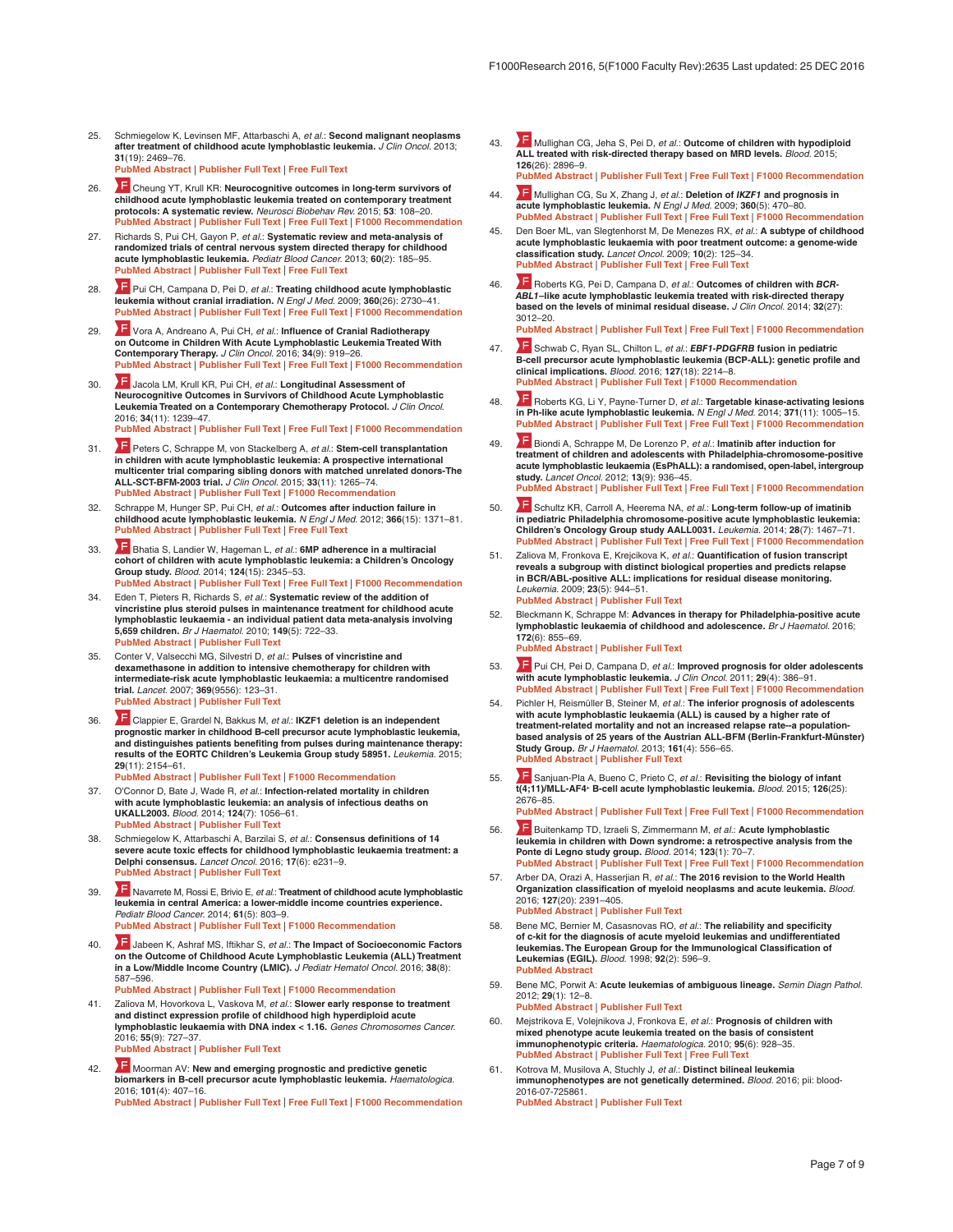- <span id="page-7-0"></span>62. Rossi JG, Bernasconi AR, Alonso CN, *et al.*: **Lineage switch in childhood acute leukemia: an unusual event with poor outcome.** *Am J Hematol.* 2012; **87**(9): 890–7. **[PubMed Abstract](http://www.ncbi.nlm.nih.gov/pubmed/22685031)** | **[Publisher Full Text](http://dx.doi.org/10.1002/ajh.23266)**
- 63. Slamova L, Starkova J, Fronkova E, *et al.*: **CD2-positive B-cell precursor acute lymphoblastic leukemia with an early switch to the monocytic lineage.** *Leukemia.* 2014; **28**(3): 609–20. **[PubMed Abstract](http://www.ncbi.nlm.nih.gov/pubmed/24270736)** | **[Publisher Full Text](http://dx.doi.org/10.1038/leu.2013.354)**
- 64. [C](http://f1000.com/prime/718118822)lappier E, Auclerc MF, Rapion J, *et al.*: **An intragenic** *ERG* **deletion is a marker of an oncogenic subtype of B-cell precursor acute lymphoblastic leukemia with a favorable outcome despite frequent** *IKZF1* **deletions.** *Leukemia.* 2014; **28**(1): 70–7. **[PubMed Abstract](http://www.ncbi.nlm.nih.gov/pubmed/24064621)** | **[Publisher Full Text](http://dx.doi.org/10.1038/leu.2013.277)** | **[F1000 Recommendation](http://f1000.com/prime/718118822)**
- 65. Hrusak O, Luks A, Janotova I, *et al.*: **Acute Leukemias of Ambiguous Lineage; Study on 247 Pediatric Patients.** *Blood.* 2015; **126**(23): 252. **[Reference Source](http://www.bloodjournal.org/content/126/23/252?sso-checked=true)**
- 66. **IF** [I](http://f1000.com/prime/725939482)rving JA: **Towards an understanding of the biology and targeted treatment of paediatric relapsed acute lymphoblastic leukaemia.** *Br J Haematol.* 2016; **172**(5): 655–66.
	- **[PubMed Abstract](http://www.ncbi.nlm.nih.gov/pubmed/26568036)** | **[Publisher Full Text](http://dx.doi.org/10.1111/bjh.13852)** | **[F1000 Recommendation](http://f1000.com/prime/725939482)**
- 67. Locatelli F, Schrappe M, Bernardo ME, *et al.*: **How I treat relapsed childhood acute lymphoblastic leukemia.** *Blood.* 2012; **120**(14): 2807–16. **[PubMed Abstract](http://www.ncbi.nlm.nih.gov/pubmed/22896001)** | **[Publisher Full Text](http://dx.doi.org/10.1182/blood-2012-02-265884)**
- 68. Mullighan CG: **Mutant** *PRPS1***: a new therapeutic target in relapsed acute lymphoblastic leukemia.** *Nat Med.* 2015; **21**(6): 553–4. **[PubMed Abstract](http://www.ncbi.nlm.nih.gov/pubmed/26046573)** | **[Publisher Full Text](http://dx.doi.org/10.1038/nm.3876)**
- 69. [M](http://f1000.com/prime/725395576)a X, Edmonson M, Yergeau D, *et al.*: **Rise and fall of subclones from diagnosis to relapse in pediatric B-acute lymphoblastic leukaemia.** *Nat Commun.* 2015; **6**: 6604. **[PubMed Abstract](http://www.ncbi.nlm.nih.gov/pubmed/25790293)** | **[Publisher Full Text](http://dx.doi.org/10.1038/ncomms7604)** | **[Free Full Text](http://www.ncbi.nlm.nih.gov/pmc/articles/4377644)** | **[F1000 Recommendation](http://f1000.com/prime/725395576)**
- 70. [M](http://f1000.com/prime/717983108)eyer JA, Wang J, Hogan LE, *et al.*: **Relapse-specific mutations in** *NT5C2* **in childhood acute lymphoblastic leukemia.** *Nat Genet.* 2013; **45**(3): 290–4. **[PubMed Abstract](http://www.ncbi.nlm.nih.gov/pubmed/23377183)** | **[Publisher Full Text](http://dx.doi.org/10.1038/ng.2558)** | **[Free Full Text](http://www.ncbi.nlm.nih.gov/pmc/articles/3681285)** | **[F1000 Recommendation](http://f1000.com/prime/717983108)**
- 71. **F** [L](http://f1000.com/prime/725483919)i B, Li H, Bai Y, *et al.*: **Negative feedback-defective PRPS1 mutants drive thiopurine resistance in relapsed childhood ALL.** *Nat Med.* 2015; **21**(6): 563–71. **[PubMed Abstract](http://www.ncbi.nlm.nih.gov/pubmed/25962120)** | **[Publisher Full Text](http://dx.doi.org/10.1038/nm.3840)** | **[Free Full Text](http://www.ncbi.nlm.nih.gov/pmc/articles/4670083)** | **[F1000 Recommendation](http://f1000.com/prime/725483919)**
- 72. [M](http://f1000.com/prime/9343957)ullighan CG, Zhang J, Kasper LH, *et al.*: *CREBBP* **mutations in relapsed acute lymphoblastic leukaemia.** *Nature.* 2011; **471**(7337): 235–9. **[PubMed Abstract](http://www.ncbi.nlm.nih.gov/pubmed/21390130)** | **[Publisher Full Text](http://dx.doi.org/10.1038/nature09727)** | **[Free Full Text](http://www.ncbi.nlm.nih.gov/pmc/articles/3076610)** | **[F1000 Recommendation](http://f1000.com/prime/9343957)**
- 73. [P](http://f1000.com/prime/7823960)arker C, Waters R, Leighton C, *et al.*: **Effect of mitoxantrone on outcome of children with first relapse of acute lymphoblastic leukaemia (ALL R3): an open-label randomised trial.** *Lancet.* 2010; **376**(9757): 2009–17. **[PubMed Abstract](http://www.ncbi.nlm.nih.gov/pubmed/21131038)** | **[Publisher Full Text](http://dx.doi.org/10.1016/S0140-6736(10)62002-8)** | **[Free Full Text](http://www.ncbi.nlm.nih.gov/pmc/articles/3010035)** | **[F1000 Recommendation](http://f1000.com/prime/7823960)**
- Eckert C, Henze G, Seeger K, et al.: Use of allogeneic hematopoietic stem**cell transplantation based on minimal residual disease response improves outcomes for children with relapsed acute lymphoblastic leukemia in the intermediate-risk group.** *J Clin Oncol.* 2013; **31**(21): 2736–42. **[PubMed Abstract](http://www.ncbi.nlm.nih.gov/pubmed/23775972)** | **[Publisher Full Text](http://dx.doi.org/10.1200/JCO.2012.48.5680)**
- 75. Krentz S, Hof J, Mendioroz A, *et al.*: **Prognostic value of genetic alterations in children with first bone marrow relapse of childhood B-cell precursor acute lymphoblastic leukemia.** *Leukemia.* 2013; **27**(2): 295–304. **[PubMed Abstract](http://www.ncbi.nlm.nih.gov/pubmed/22699455)** | **[Publisher Full Text](http://dx.doi.org/10.1038/leu.2012.155)**
- 76. [E](http://f1000.com/prime/725382591)ckert C, Hagedorn N, Sramkova L, *et al.*: **Monitoring minimal residual disease in children with high-risk relapses of acute lymphoblastic leukemia: prognostic relevance of early and late assessment.** *Leukemia.* 2015; **29**(8): 1648–55. **[PubMed Abstract](http://www.ncbi.nlm.nih.gov/pubmed/25748682)** | **[Publisher Full Text](http://dx.doi.org/10.1038/leu.2015.59)** | **[F1000 Recommendation](http://f1000.com/prime/725382591)**
- 77. [M](http://f1000.com/prime/722007528)aude SL, Frey N, Shaw PA, *et al.*: **Chimeric antigen receptor T cells for sustained remissions in leukemia.** *N Engl J Med.* 2014; **371**(16): 1507–17. **[PubMed Abstract](http://www.ncbi.nlm.nih.gov/pubmed/25317870)** | **[Publisher Full Text](http://dx.doi.org/10.1056/NEJMoa1407222)** | **[Free Full Text](http://www.ncbi.nlm.nih.gov/pmc/articles/4267531)** | **[F1000 Recommendation](http://f1000.com/prime/722007528)**
- 78. Maus MV, Grupp SA, Porter DL, *et al.*: **Antibody-modified T cells: CARs take the front seat for hematologic malignancies.** *Blood.* 2014; **123**(17): 2625–35. **[PubMed Abstract](http://www.ncbi.nlm.nih.gov/pubmed/24578504)** | **[Publisher Full Text](http://dx.doi.org/10.1182/blood-2013-11-492231)** | **[Free Full Text](http://www.ncbi.nlm.nih.gov/pmc/articles/3999751)**
- 79. **F** [B](http://f1000.com/prime/726372756)rudno JN, Kochenderfer JN: Toxicities of chimeric antigen receptor T cells: **recognition and management.** *Blood.* 2016; **127**(26): 3321–30. **[PubMed Abstract](http://www.ncbi.nlm.nih.gov/pubmed/27207799)** | **[Publisher Full Text](http://dx.doi.org/10.1182/blood-2016-04-703751)** | **[Free Full Text](http://www.ncbi.nlm.nih.gov/pmc/articles/4929924)** | **[F1000 Recommendation](http://f1000.com/prime/726372756)**
- 80. Gore L, Locatelli F, Zugmaier G, *et al.*: **Initial Results from a Phase 2 Study of Blinatumomab in Pediatric Patients with Relapsed/Refractory B-Cell Precursor Acute Lymphoblastic Leukemia [abstract].** *Blood.* 2014; **124**: 3703. **[Reference Source](http://www.bloodjournal.org/content/124/21/3703?sso-checked=true)**
- 81. **F** [S](http://f1000.com/prime/718349106)chlegel P, Lang P, Zugmaier G, et al.: **Pediatric posttransplant relapsed/ refractory B-precursor acute lymphoblastic leukemia shows durable remission by therapy with the T-cell engaging bispecific antibody blinatumomab.** *Haematologica.* 2014; **99**(7): 1212–9. **[PubMed Abstract](http://www.ncbi.nlm.nih.gov/pubmed/24727818)** | **[Publisher Full Text](http://dx.doi.org/10.3324/haematol.2013.100073)** | **[Free Full Text](http://www.ncbi.nlm.nih.gov/pmc/articles/4077083)** | **[F1000 Recommendation](http://f1000.com/prime/718349106)**
- 82. **Kantarjian HM, DeAngelo DJ, Stelljes M,** *et al.***: <b>Inotuzumab Ozogamicin versus Standard Therapy for Acute Lymphoblastic Leukemia.** *N Engl J Med.* 2016; **375**(8): 740–53. **[PubMed Abstract](http://www.ncbi.nlm.nih.gov/pubmed/27292104)** | **[Publisher Full Text](http://dx.doi.org/10.1056/NEJMoa1509277)** | **[F1000 Recommendation](http://f1000.com/prime/726419915)**